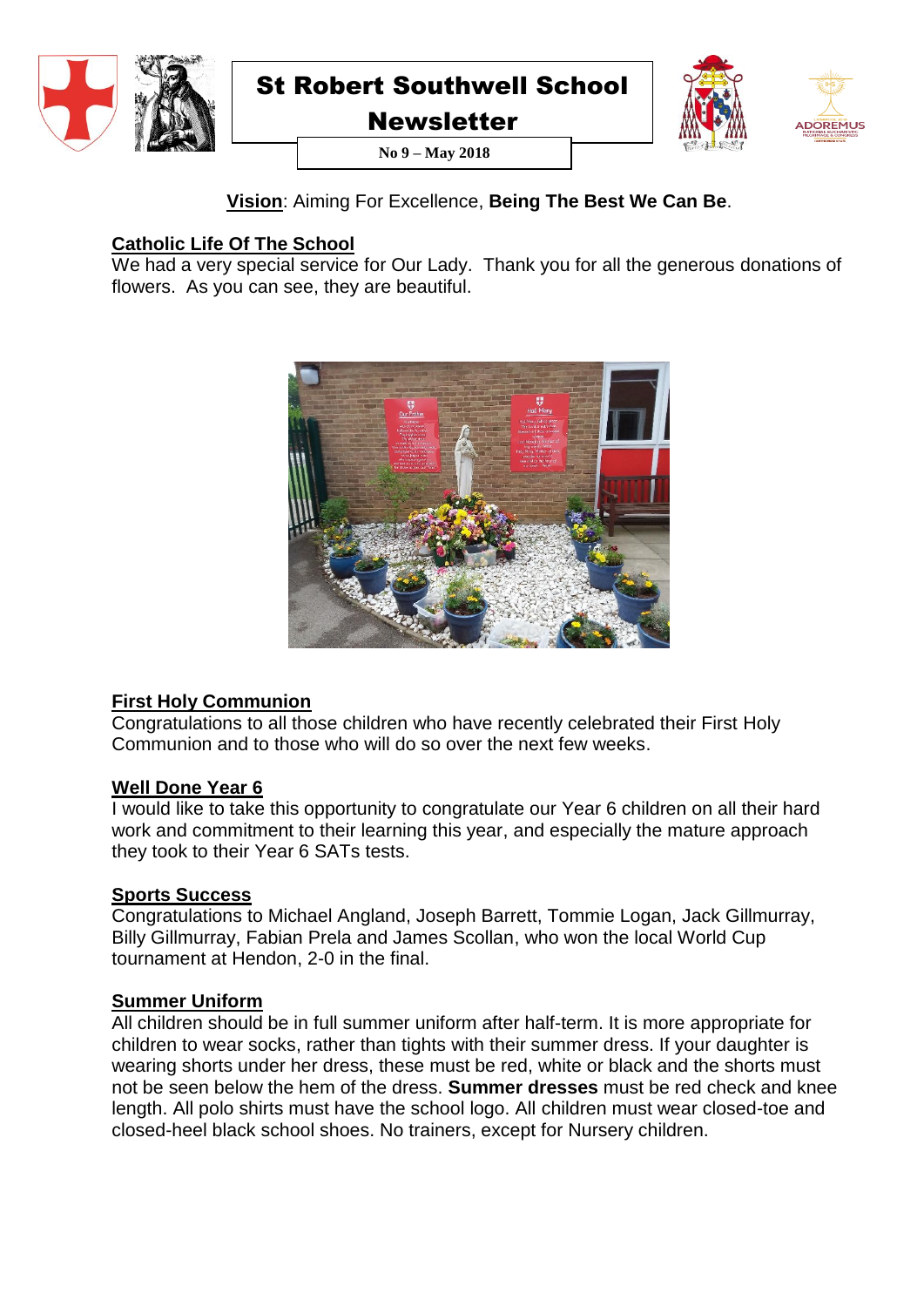### **Haircuts**

Haircuts and styles are part of the uniform policy. Long hair must be tied back and fringes should be clipped away from the eyes. If you choose to have your child's hair cut very short, please time it so that on their return to school, it has grown back sufficiently to meet the school requirements. It should be of one length, **with no steps, no shaved symbols and no lines.** Girls should have hair extensions and colours, etc. removed before their return to school.

To ensure the children understand that this is part of the school uniform policy, children whose hair cut/style is not acceptable will be kept off the playground and may be withdrawn from school trips until the issue has been resolved.

#### **Summer Weather**

With the changes in the weather, some children are suffering from hay fever. If your child is affected by this condition, they may wear sunglasses at playtime. We can also administer the appropriate medication, as long as we have your signed permission to do so. If you wish the school to administer hay fever medication, please make an appointment to meet with Mrs Lynott, through the school office.

If the weather is exceedingly hot, please ensure that your child has a school sun hat, and that you have applied sunscreen before sending your child to school.

As the weather can be unreliable, please ensure your child has a waterproof jacket in school with them every day.

#### **Who Is Endangering The Lives Of Our Children?**

If you park or drop on the zig- zag lines, drive into the private road, stop and drop your child on the double yellow lines, block the road by stopping in the middle, **YOU are endangering the lives of all our children.**

### **Please do not stop just to drop!**

#### **Traffic Around the School**

Brent has a No-Idling campaign to reduce pollution.

The No-Idling campaign is part of Brent Council's initiative to improve the air quality in and around Brent Schools. The aim is to educate and engage with parents, students and members of the public and try to reduce idling of vehicles near schools.

Idling is when a vehicle's engine is left running while it is parked or stationary for a period of time longer than 30 seconds, contributing further to toxic emissions in the air we breathe. This commonly happens when drivers are waiting while parked outside a house, school or business.

#### **Friends' Update**

**Change of date:** the celebration of International Children's Day is on **Thursday 7th June,** instead of Friday, as originally published. The food tasting and sharing can only take place if we have volunteers from our school parent community to cook and provide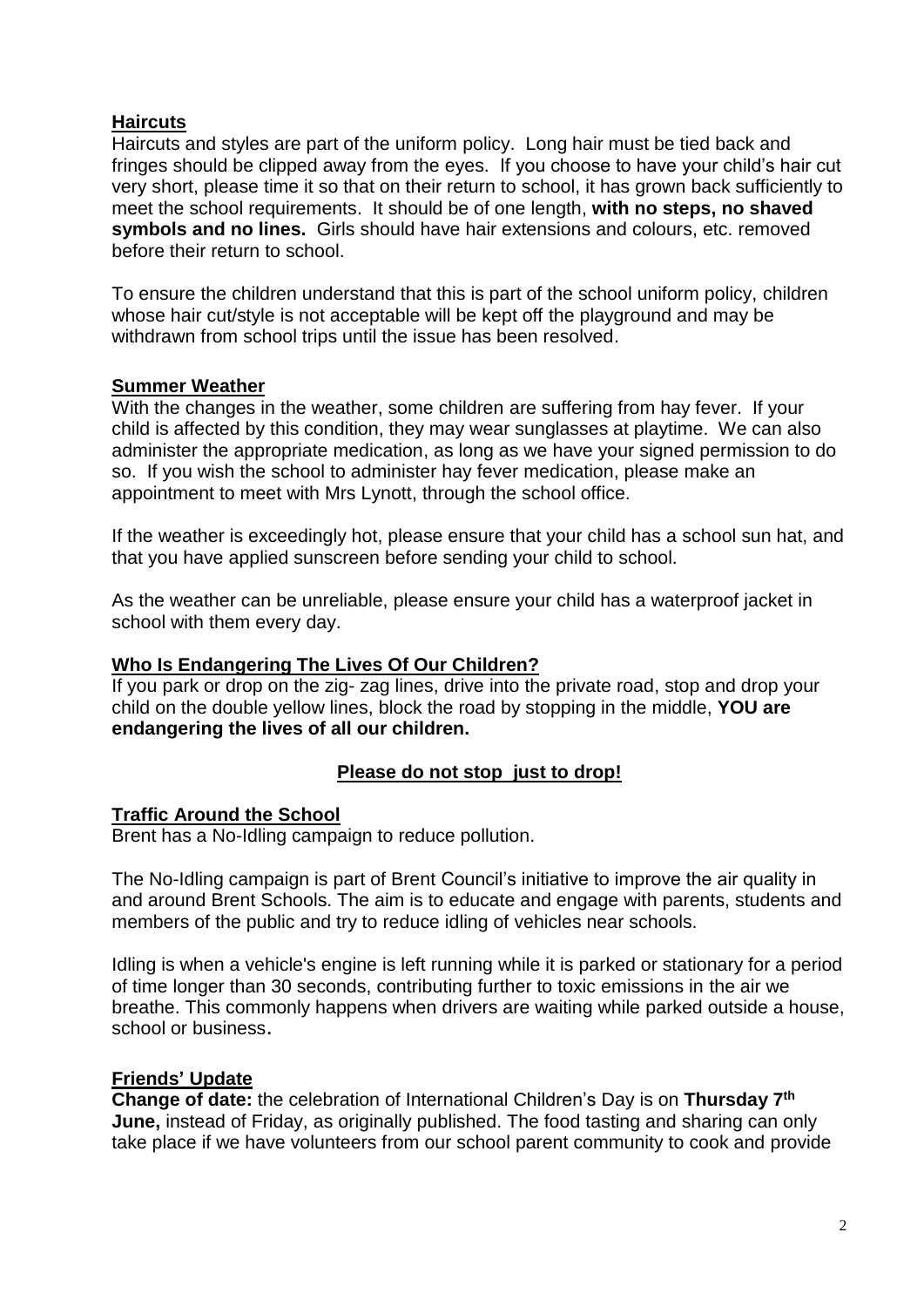food. This has historically been very well attended and enjoyed by all. It is a wonderful opportunity for the whole school to celebrate our broad cultural heritage.

**Friday 13th July** – Friends' Fun Day. The Friends ask for a donation for the children to take part on this day, and then we have a BBQ for families between 3.30 and 6.30 p.m. This is a lovely social occasion and we hope you will put this in your diary so you can enjoy a family evening.

#### **Be Parent E–Safety Aware - Free Online Training**

The school has purchased a bulk package for parents to access online training, to help them be e–safety aware.

We at St Robert Southwell Primary School have shown our commitment to protecting pupils online and worked with National Online Safety's "Online Safety World" to deliver an interactive online workshop for all parents & carers.

If you complete the online training, I would be grateful if you could send an email to [jkew@robsouth.brent.sch.uk](mailto:jkew@robsouth.brent.sch.uk) so we can see if this is an effective way to provide information to parents.

It is important that schools, parents and carers work together to take an active role in teaching children about the online dangers, and how to act safely on the internet.

The course can be taken at your own convenience and covers:

- Information about online dangers and the newest platforms
- What online risks to look out for and how to protect your child
- Interactive quizzes, to check your understanding

Please find below the URL you need to visit to access the course guide: [www.onlinesafetyworld.com/school-course-access](http://www.onlinesafetyworld.com/school-course-access)

Robert Southwell Primary School code is: **ROBERTSOUTH**

If you have any questions, or trouble accessing the course, please contact: [support@nationalonlinesafety.com.](mailto:support@nationalonlinesafety.com)

We will offer access to our ICT suite during the school day on Tuesday 5<sup>th</sup> June, between 1.30 and 3pm.

### **Key Dates**

**Wednesday 4th July -** Sports Day for Years 1- 6. Please note: all children, as far as possible, should be dropped and collected from Hendon Football Club on that day. Parents and family members are welcome to stay for the day, if they wish.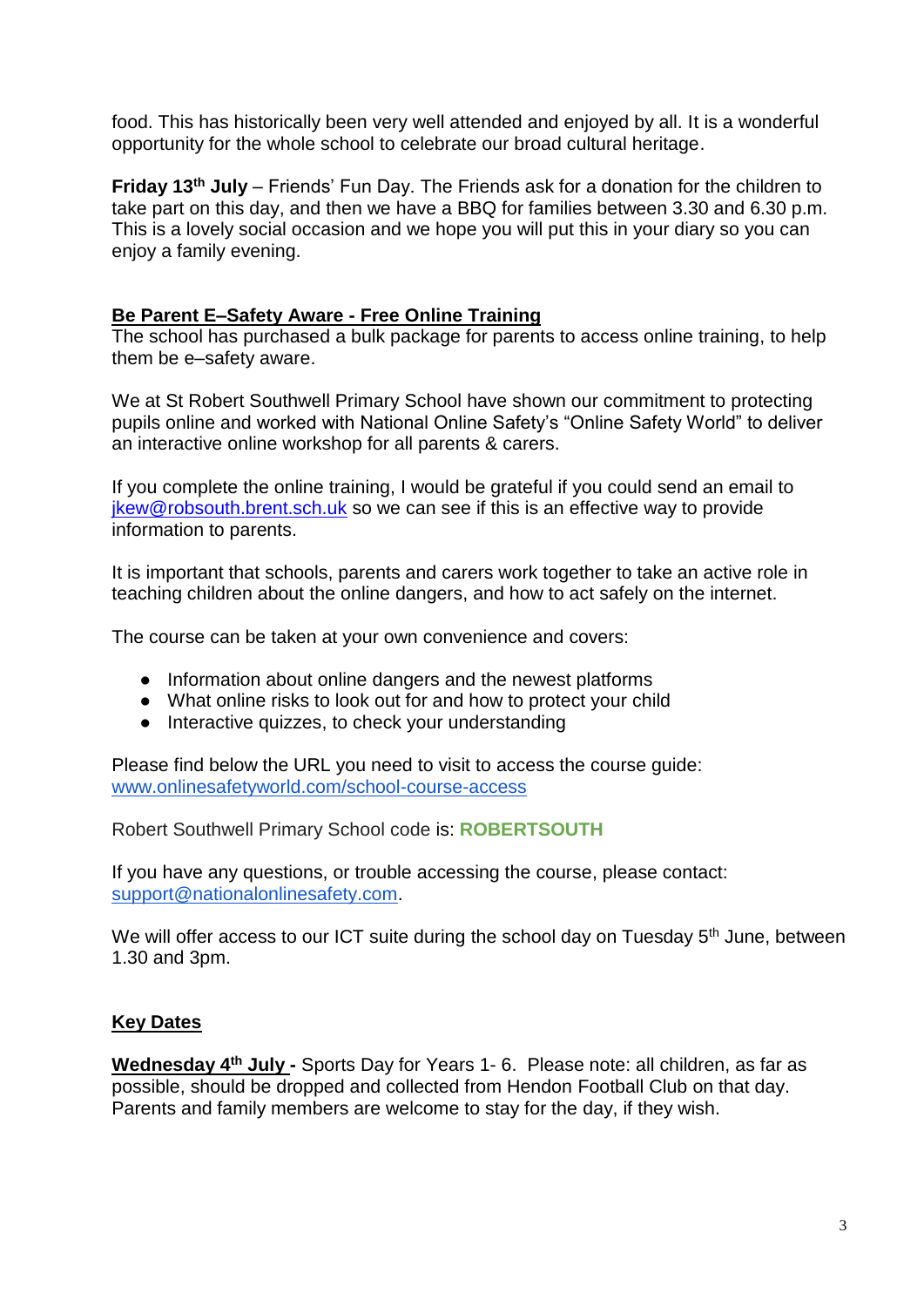# **Class Assemblies**

Assemblies are held on a Thursday at **9.00 a.m.**

| <b>Date</b>                                 | <b>Class</b> |
|---------------------------------------------|--------------|
| Thursday 14 <sup>th</sup> June              | 5S           |
| <sup>'</sup> Thursday 21 <sup>st</sup> June | 1R           |
| Thursday 28 <sup>th</sup> June              | 2S           |

# **Class Masses**

Masses are on a Tuesday at **9.15 a.m**. in Hay Lane church, unless otherwise stated

| <b>Date</b>                             | <b>Class</b>                                 |
|-----------------------------------------|----------------------------------------------|
| Tuesday 5 <sup>th</sup> June            | 3R                                           |
| Tuesday 12 <sup>th</sup> June           | 6R                                           |
| Tuesday 19 <sup>th</sup> June           | 6S                                           |
| Tuesday 26th June                       | 5S                                           |
| Tuesday $3^{\text{rd}}$ July 10.00 a.m. | Year 3 - First Holy Communion- In school     |
| Tuesday 10 <sup>th</sup> July           | 5R                                           |
| Tuesday 17th June 10.30 a.m.            | Thanksgiving Mass for the School Year $-$ In |
|                                         | school                                       |

# **Summer Term Dates**

| Date                          | Time           | Event                        | <b>Other Information</b>            |
|-------------------------------|----------------|------------------------------|-------------------------------------|
| Monday $28^{th}$ May $-$      |                | <b>HALF TERM WEEK -</b>      |                                     |
| Friday 1 <sup>st</sup> June   |                | <b>SCHOOL CLOSED</b>         |                                     |
| Monday 4 <sup>th</sup> June   |                | Year 6 Police Visit          | In school                           |
| Monday 4 <sup>th</sup> June   | 1.30 p.m.      | Year 4 to St Gregory's       | Pond Dipping/Garden<br><b>Visit</b> |
| Tuesday 5 <sup>th</sup> June  |                | School Chaplains to Mass at  |                                     |
|                               |                | St Mary Magdalen             |                                     |
| Tuesday 5 <sup>th</sup> to    | 3.15 p.m.      | <b>Scholastic Book Fair</b>  |                                     |
| Friday 8 <sup>th</sup> June   |                |                              |                                     |
| Tuesday 5 <sup>th</sup> June  | tbc            | Year 5 Sports at Kingsbury   |                                     |
|                               |                | <b>High School</b>           |                                     |
| Wednesday 6 <sup>th</sup>     | $9.00$ a.m. to | Years 1-3 All Star Cricket   |                                     |
| June                          | 3.00 p.m.      |                              |                                     |
| Thursday 7 <sup>th</sup> June |                | Nursery to Bekonscot         |                                     |
| Thursday 7 <sup>th</sup> June |                | International Children's Day |                                     |
| Tuesday 12 <sup>th</sup> June |                | Year 1 Sports at Kingsbury   |                                     |
|                               |                | <b>High School</b>           |                                     |
| Tuesday 12 <sup>th</sup> June | 7.00 p.m.      | Meeting for new Reception    |                                     |
|                               |                | parents                      |                                     |
| Wednesday 13th                | 9.00 a.m.      | <b>End of Reception</b>      | <b>Reception Parents only</b>       |
| June                          |                | Celebration                  |                                     |